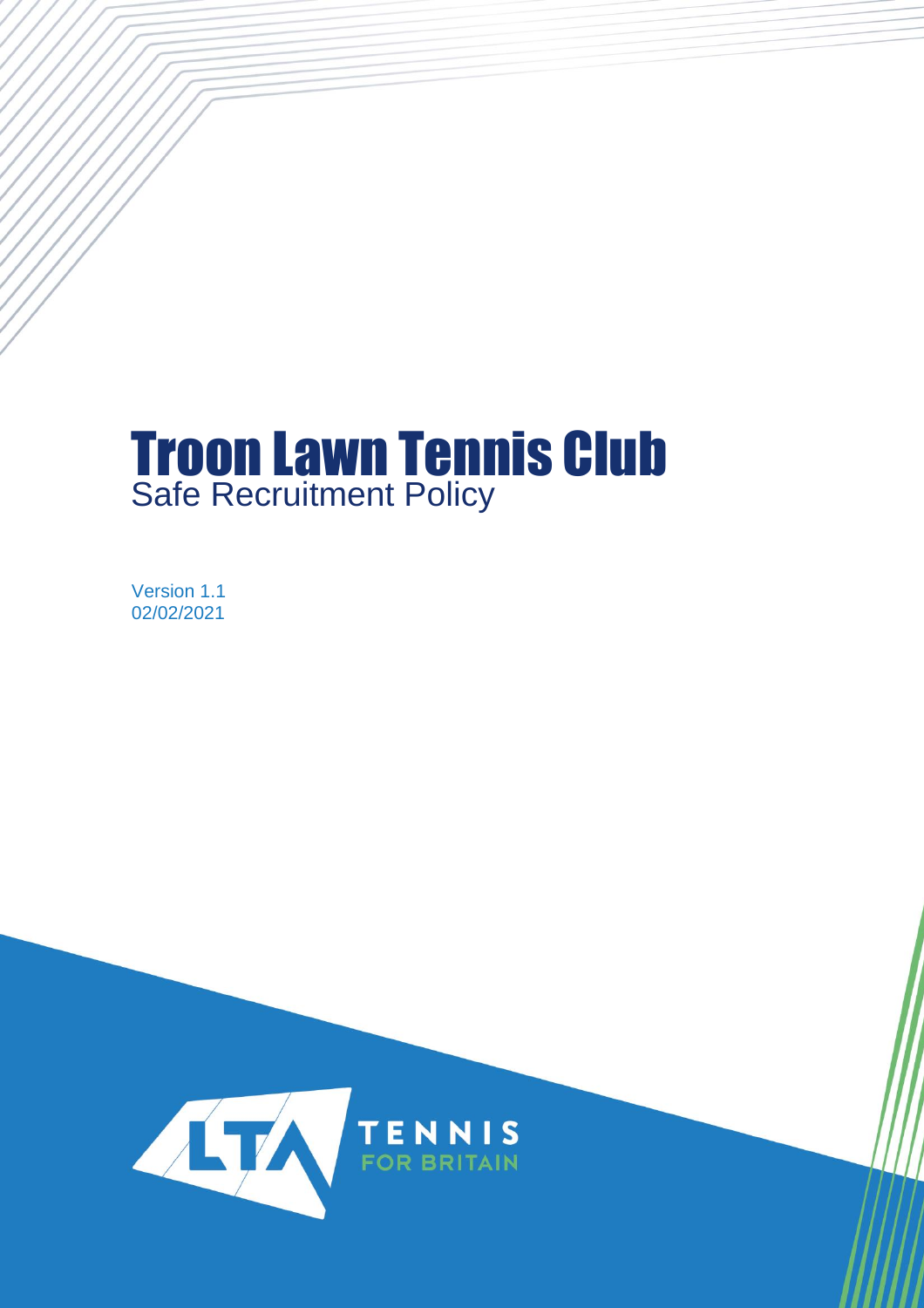# SAFE RECRUITMENT POLICY

Troon Lawn Tennis Club is committed to safeguarding children (anyone under 18) and adults at risk. Troon Lawn Tennis Club complies with National Safe Recruitment Procedures and relevant legislation to ensure a consistent and thorough recruitment process. [club/county] conducts Disclosure and Barring Service (DBS) checks on applicable positions as part of this process.

The aim of the Safe Recruitment policy is to help deter people who might abuse children or adults at risk from applying for roles where they will have access to those vulnerable groups.

Individuals involved in the recruitment and selection of staff are responsible for familiarising themselves with and complying with the provisions of this policy.

This Policy shall be applied consistently in relation to all staff regardless of age, disability, gender reassignment, marital or civil partnership status, pregnancy or maternity status, race, religion or belief, sex, or sexual orientation.

#### RECRUITMENT PROCESS

If a role involves working with children (anyone under 18) or adults at risk, the role requirements will be carefully reviewed to determine if a DBS/ PVG check is required.

We will advertise for any vacant positions and any adverts and/or job descriptions will refer to any requirements to complete the appropriate DBS check.

All applicants are required to complete a standard application process to ensure they have all the information they need about our organisation, including the advertised role and to ensure we can assess their suitability for the role. This process will provide us with essential information such as employment history (either paid or voluntary), further education background, academic or vocational qualifications.

During the application process applicants are asked to confidentially selfdisclose any unspent criminal offences or child protection investigations. If the role requires an enhanced DBS/ PVG check, we will also ask applicants to disclose any unprotected spent offences. Where the information raises a safeguarding concern, details will be shared with the LTA Safeguarding Team.

We will take reasonable steps to confirm the applicants' suitability for the role, including; verifying qualifications and professional memberships, assessing skills and relevant experience. All applicants will be asked to provide an explanation for any significant gaps or repeated changes in employment history where no reasons have been provided on their application. We may also ask interview questions which are designed to allow candidates to demonstrate the attitudes and values that people working with children need to have.

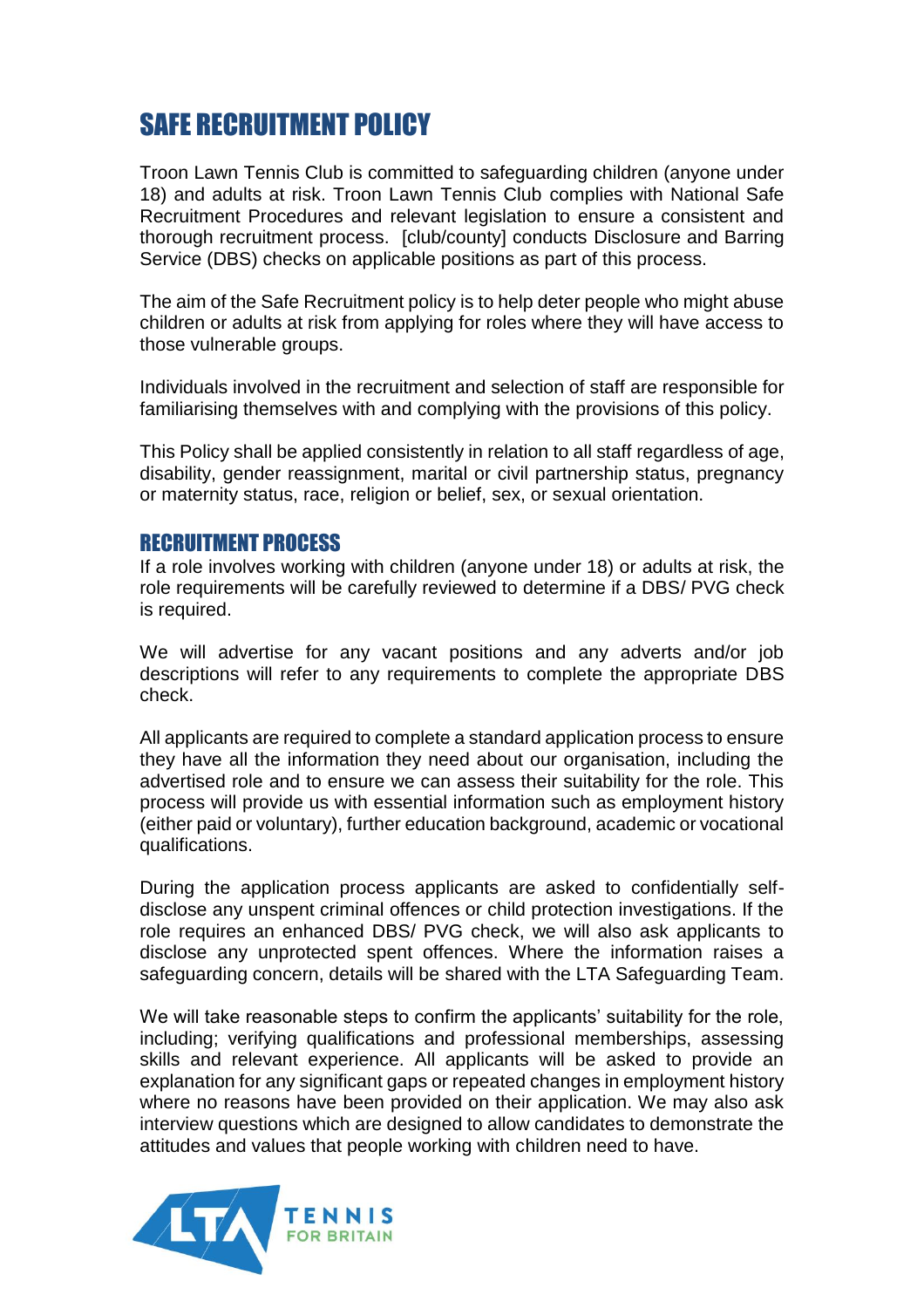Applicants will be asked to provide contact details of people willing to act as a referee during the application process. References are normally sought after a conditional offer of employment or engagement has been made, however there may be occasions when we ask applicants for their consent to contact a referee before an offer of employment or engagement has been made. All conditional offers of employment or engagement are subject satisfactory completion of all vetting processes including references.

Troon Lawn Tennis Club provides an induction programme for all new staff which includes our safeguarding policies and procedures. As part of the induction process all new staff are required to complete an initial probationary period to ensure that their conduct, performance, behaviours and attendance meet the required standards.

### DBS/ PVG CHECKS

Any individual intending to work in Regulated Activity with children, young people or adults are required to complete an Enhanced DBS check and Barred List check before commencement of employment or engagement and at least every 3 years during their employment or engagement.

Regulated activity is work that a barred person must not do. It is defined in the Safeguarding Vulnerable Groups Act 2006 (SVGA) which has been amended by the Protection of Freedoms Act 2012 (PoFA).

Any individual intending to work in a role which involves work with children or adults at risk but is not defined as Regulated Activity will be required to complete an Enhanced DBS check before commencement of employment or engagement and at least every 3 years during their employment or engagement. [club/county] will regularly monitor the specific nature of roles and whether they are defined as Regulated Activity.

All conditional offers of employment or engagement are subject to receipt of a satisfactory DBS check completed through the LTA, and an Overseas Criminal Record check if appropriate.

In order to minimise risk, if a role is not defined as Regulated Activity but requires an Enhanced PVG check and this check takes much longer than anticipated, in exceptional circumstances where a delay in employment or engagement may cause significant operational difficulties the Chair may authorise an individual to commence their work in a supervised capacity. However this does not apply to roles considered as working in Regulated activity.

If we are not satisfied with the outcome of any of the above checks (DBS check or Overseas Criminal Record check) we may decide to withdraw a conditional offer of employment or engagement. We may also withdraw a conditional offer of employment or engagement if an applicant has failed to co-operate with this process or if the process has not been completed within reasonable timescales.